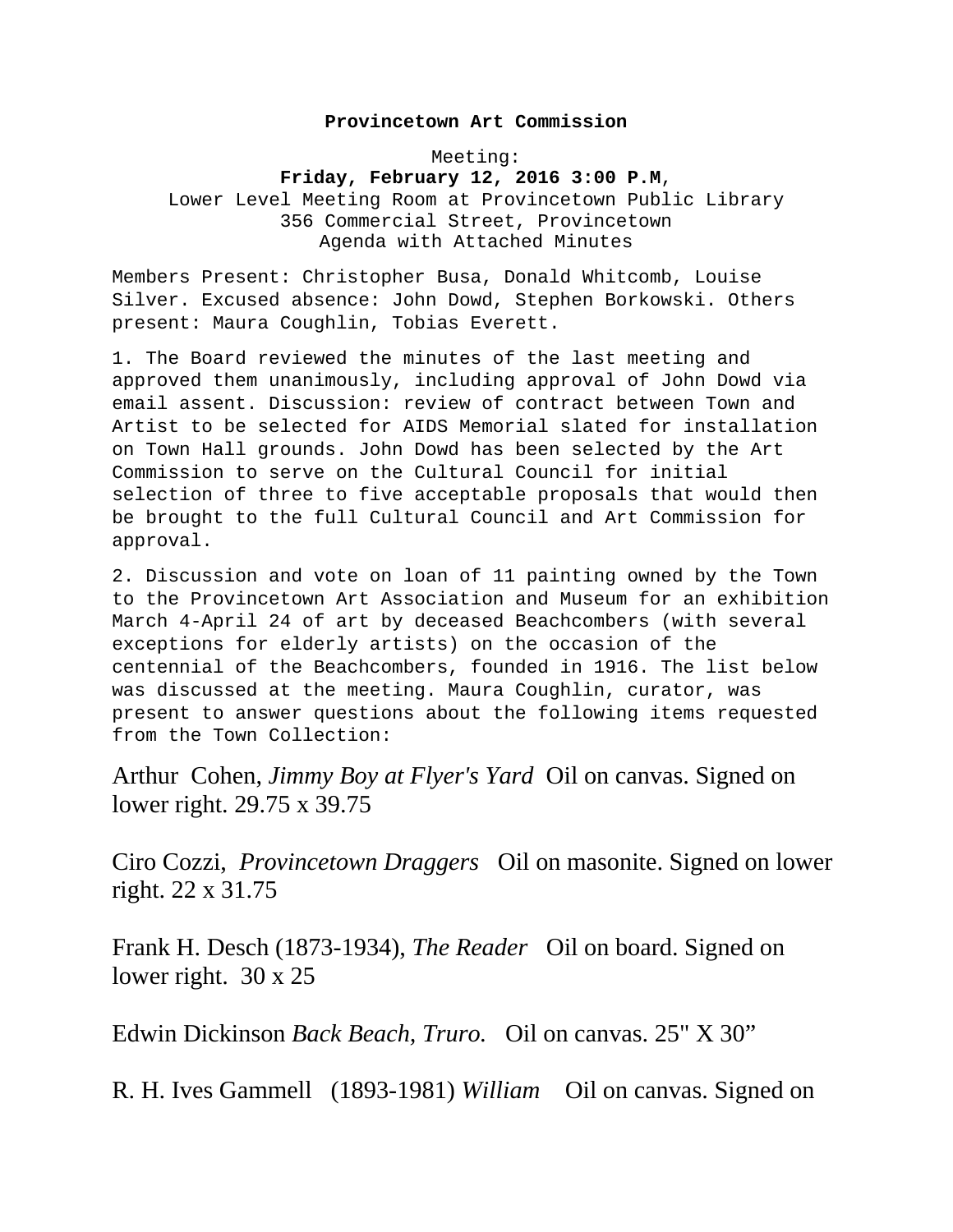upper right. 29.5 x 23.25

Marston D. Hodgin (1903-2003) *Elegy to a Dune Poet For Harry Kemp.* Acrylic/polymer on board. 48.25 x 25.5

William L'Engle (1884-1957) *Axe at the Root* Oil on canvas 39.75" x  $29.5$ ".

William L'Engle (1884-1957) *Blessing of the Fleet* Oil on canvas 24" x 30" Signed lower right. Gift of Lucy L'Engle Verso: PAAM Label 1952 "Second Show"

Richard E. Miller, *Boat and Horses* oil on board, 23 x 29"

Sal Del Deo (1928 - ) *Captain Francis 'Flyer' Santos* Oil on canvas. Signed on lower left and lower right. Written across front of painting: "Shipbuilder of the Rose Dorothea - Captain Francis 'Flyer' Santos." Painted to commemorate the building of the "Rose Dorothea" by Master Shipbuilder, Captain 'Flyer' Santos. 29.25 x 23.25

 Frank Milby (1933 - ) *Grace Gouveia* Oil on canvas. Signed on lower left. 15.5 x 11.5

Lengthy discussion about locations of works, transportation to PAAM, insurance. James Bakker, former chair of the Art Commission to help locate works. PAAM to handle pickup, installation, and insurance. Chris McCarthy, PAAM Director, to coordinate with Maura Coughlin. PAAM to publish catalogue with essays by Coughlin and Bill Evaul, Skipper of the Beachcombers. Move to approve by Louse Silver, seconded by Donald Whitcomb. Passed unanimously.

3. The Cape Cod Museum of Fine Arts is planning a retrospective exhibition of Robert Douglas Hunter. They wish to borrow Hunter's "Study for the Epiphany Mural," at Saint Mary of the Harbor, which is in the Town Collection. This request was made by Liz Hunter, widow of the artist, and a former director of the Museum. Letter from Edith Tonelli, CCMFA Director, read at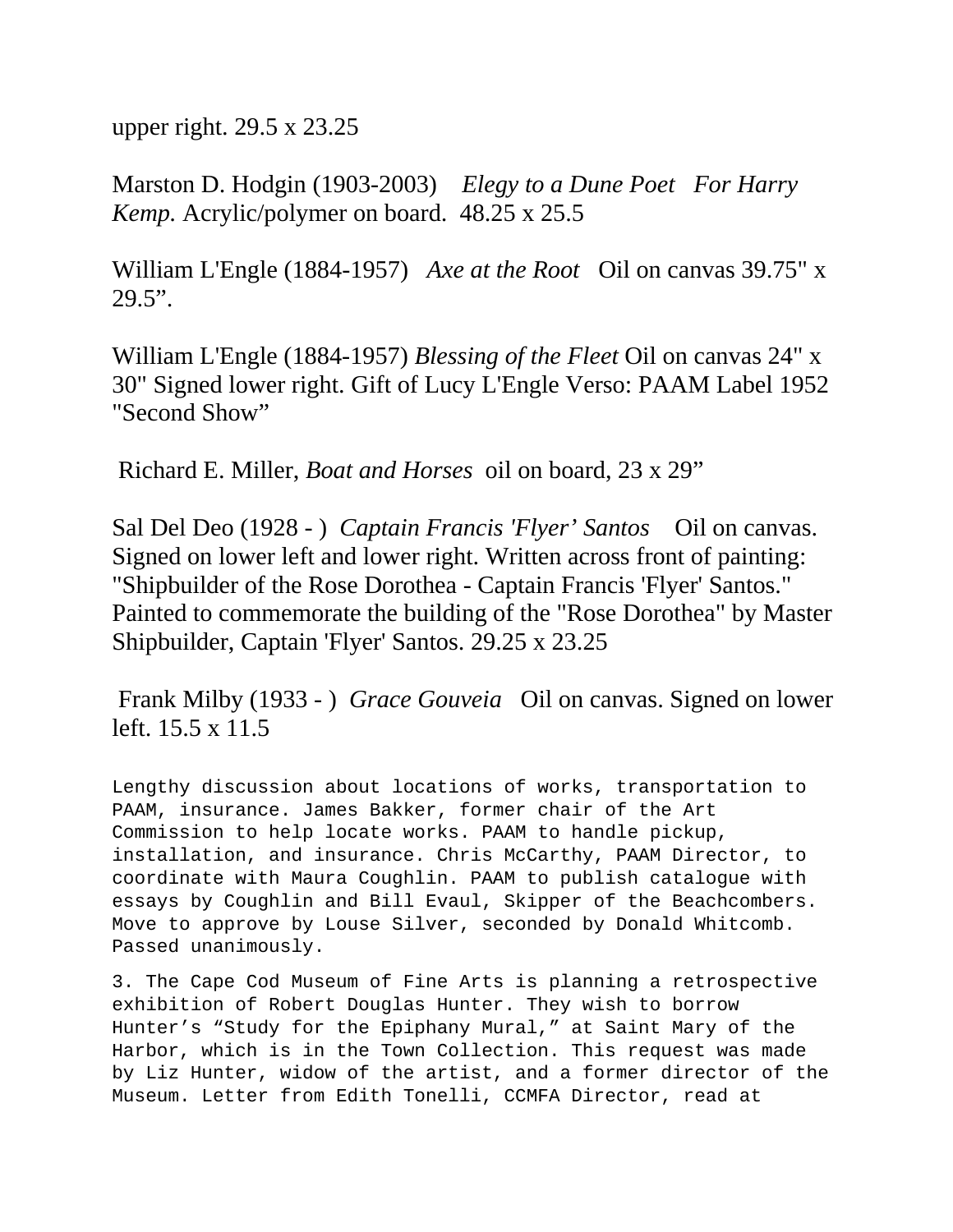

January 29, 2016

Mr. Chris Busa, Acting Chair Provincetown Art Commission 465 Commercial Street Provincetown, MA 02657

Dear Chris:

As part of our 35<sup>th</sup>-Anniversary celebrations this year, the Cape Cod Museum of Art will be presenting a retrospective exhibition, Robert Douglas Hunter: A Life in Art, from June 18 - August 13, 2016, covering the sixty-two year painting career of Robert Douglas Hunter. As you know, Hunter studied with Henry Hensche at the Cape School of Art and went on to spend five years with R. H. Ives Gammell in Provincetown and in Boston. This exhibition will survey the work of his lifetime and is drawn from public and private collections and will include oils, pencil drawings and pastels. Liz Hunter, the artist's widow, and former director of the Museum, has been very generous in giving her time and expertise to help organize the exhibition.

I am writing to ask the Provincetown Art Commission to consider the loan of the **Study for the Epiphany Mural** at St. Mary of the Harbor, which is in the town's collection, for this very special exhibition. The Museum would arrange for transport of the piece by museum staff to and from Provincetown, and provide insurance "door-todoor." We would need to pick up the artwork by June 11, and be ready to return it by August 14, after the exhibition closes.

We are very excited to be able to honor Robert Hunter in this way, and we hope you will be willing to join us in this endeavor. If you have any questions, please let me or our Registrar, Angela Bilski, know. If approved, formal loan paperwork will follow from Angela's office.

Thank you so much for considering this loan.

Sincerely, di X

Edith A. Tonelli, Ph.D. Director